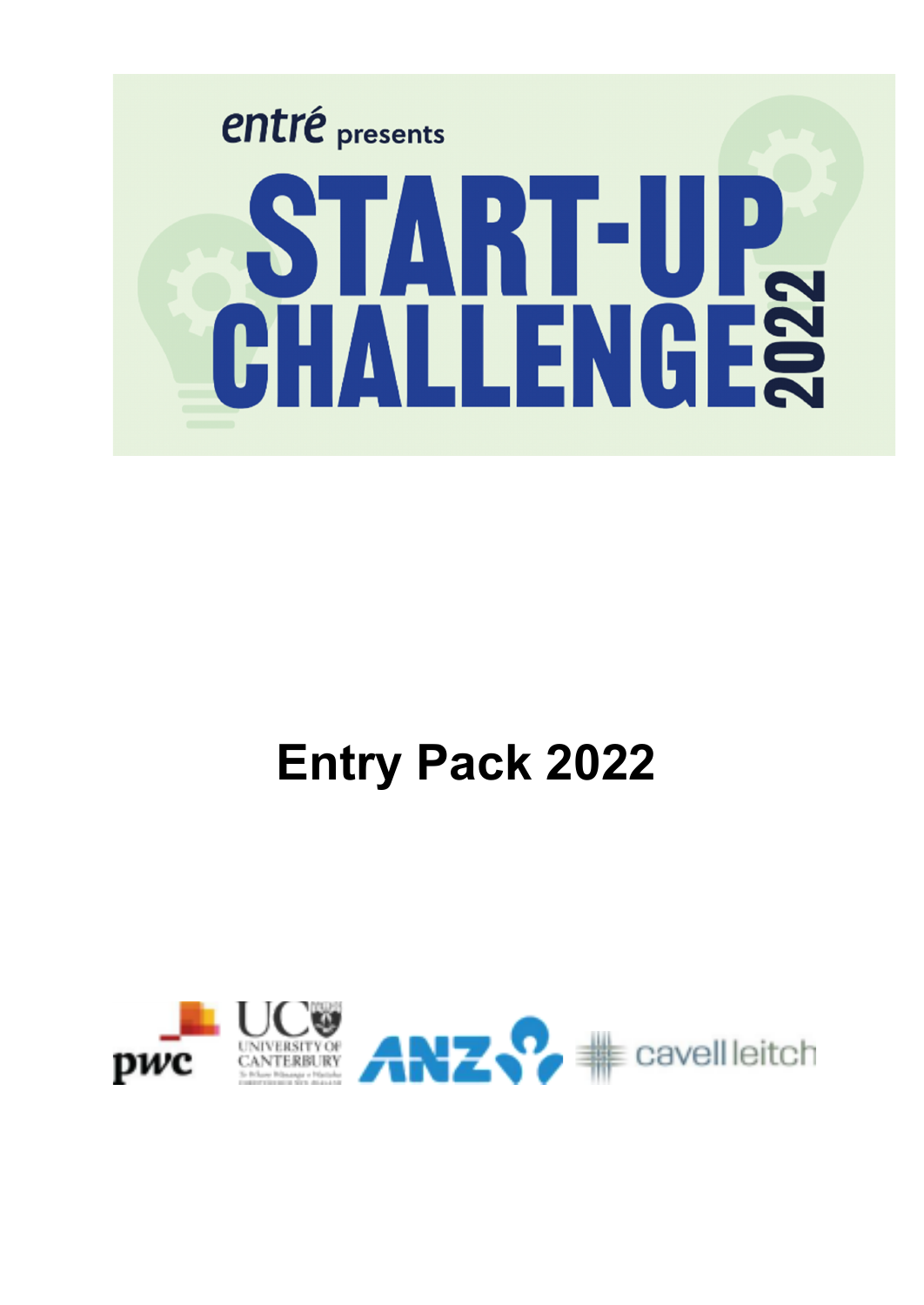### **This entry pack contains:**

- 1. Challenge Overview
- 2. Competition Stages
- 3. Key Dates
- 4. Application Contents
	- a. The Google Form
	- b. Cover Sheet
	- c. Short Video
- 5. Frequently Asked Questions

## **Challenge Overview**

We are delighted that you are interested in competing in the Challenge! The entré Enterprise Launch Challenge is the flagship competition run by entré and offers entrants the chance to develop an existing business or idea.

The Challenge involves a weekend bootcamp at the end of the Semester break to get you started and meet your fellow cohort of founders. You will then progress through a series of workshops and a speed mentoring session to help you flesh out your target market and learn how to prepare a business pitch, among other valuable start-up related topics.

You will have the opportunity to learn from two mentors - an experienced business leader and a young entrepreneur such as yourselves. After polishing your pitch and developing your business plan or Lean Canvas, you'll pitch to a panel of judges in late September. Judges are really looking to see who has carved out their idea and gotten their hands dirty with some business validation to prove that there is a market for their idea. These judges will then decide upon the Challenge winners.

In traditional fashion, there will be first, second and third place winners and additional special winners such as the People's Choice Award. The winning teams will receive a share of a cash prize-pool and additional in-kind services from our sponsors!

In October, all competitors will come together for our Annual Awards Night, which is to celebrate all your hard-work and achievements. This is a great opportunity to get dressed up, reconnect with mentors and fellow competitors, and congratulate the Challenge winners.

We can promise you that this Challenge will be jam-packed with opportunities for you to develop both your business and entrepreneurial capabilities and build some relationships with other founders. You will meet experienced business and entrepreneur leaders, plus young founders such as yourself. Who knows, you might be developing New Zealand's next big thing!

We can't wait to see what you'll get out of the competition and where you will go.

## **Competition Stages**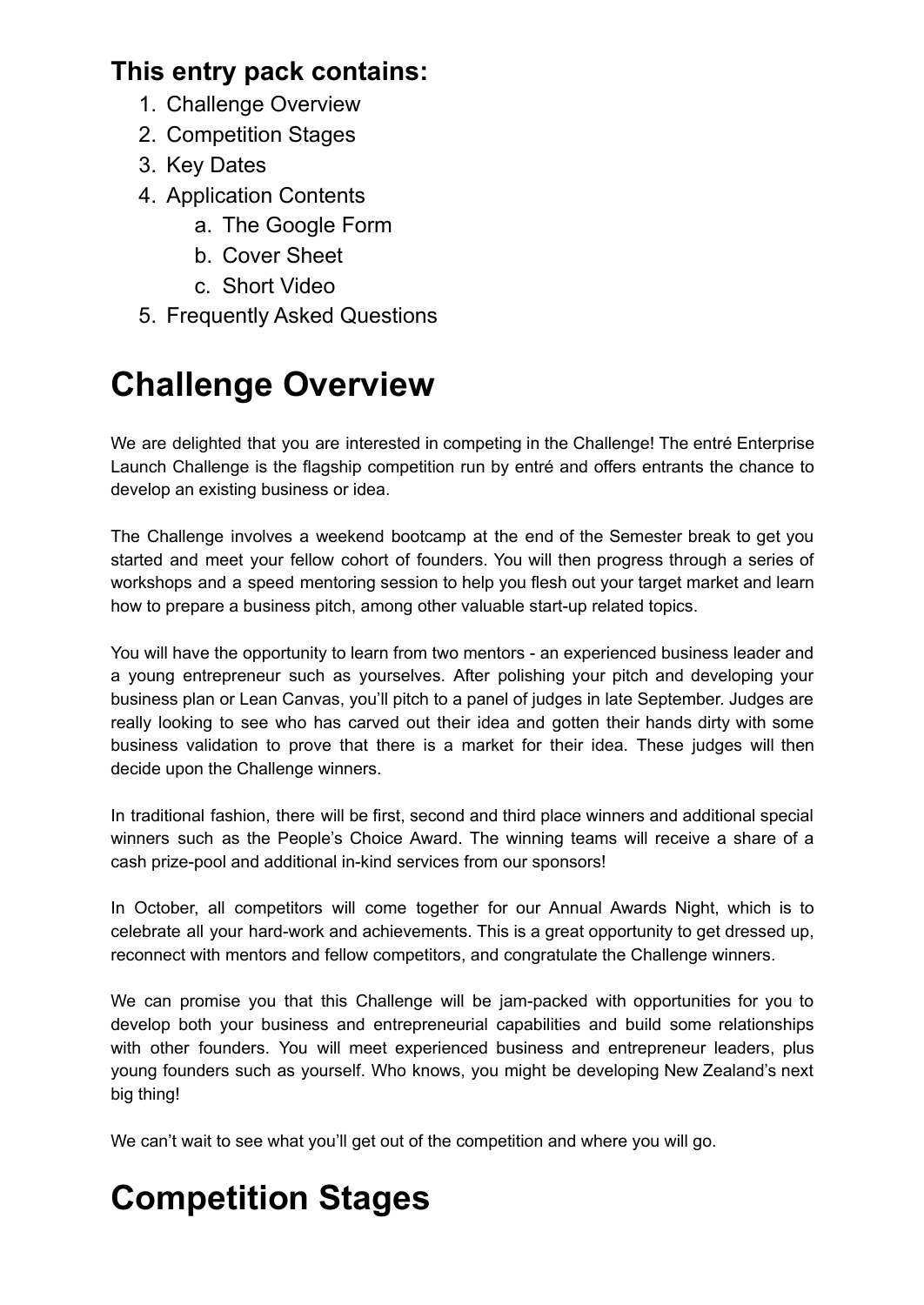### **Application Stage**

Challenge entries will formally open on **Monday 25th April** at 9 am. These entries must be submitted via an online Google Form and involves answering a few brief questions and attaching three documents, the instructions for which will be provided in following sections of this document. Applications will close **26th June** at 9 am.

These are the four things to submit as part of the application process. More detail about each is covered in following sections:

- 1. Google Form
- 2. Cover Sheet
- 3. Lean Canvas
- 4. Public Disclosure Statement

Ten teams will be selected from the application pool to compete in the competition proper.

You can find the entry form here: [https://forms.gle/o8cWY3nv89zv9Sgq5](https://forms.gle/o8cWY3nv89zv9Sgq5?fbclid=IwAR348Xj0RVRNKOSP-bsZMJx3geKTkYQeoz6iL6pzDJ17K1egXRzDhQwKKqk) The link will also be published on our social media accounts.

If you have any questions regarding the application process or Challenge please email: Alli at [startup@entre.co.nz](mailto:startup@entre.co.nz) or Ashlee and Jamie at [startupassociate@entre.co.nz](mailto:startupassociate@entre.co.nz)

### **Competition Stage**

Ten successful applicants will continue onto the competition.

**Note:** Don't worry if you don't make it in this time, **all** applicants will be sent a Resources Pack which provides a whole range of tools, resources and support available to founders to help them develop their business. Additionally, applicants who don't make it into the competition proper will be able to book a one-on-one strategy session with this year's Start-Up Manager, Alli, to give them guidance on their next steps.

The start of the challenge will consist of a Bootcamp on the **23/24th of July**, evening workshops during Term 3 and a speed-mentoring session with industry professionals to assist in the development of the participants' business. Workshops will include market validation, networking, building a brand, preparing a pitch and will provide valuable tips and guidance to succeed in the competition. You or a teammate will need to attend at least 80% of these sessions to be eligible for prize money, and will need to attend the bootcamp also.

You'll be matched with two mentors - one industry professional and one young entrepreneur, such as yourselves. You will have one month (September) to develop your pitch, add more detail to your Lean Canvas or business plan and continue your market validation process. During this time you will be invited to attend a Top 10 networking night, where you can reconnect with various speed-mentors and industry professionals.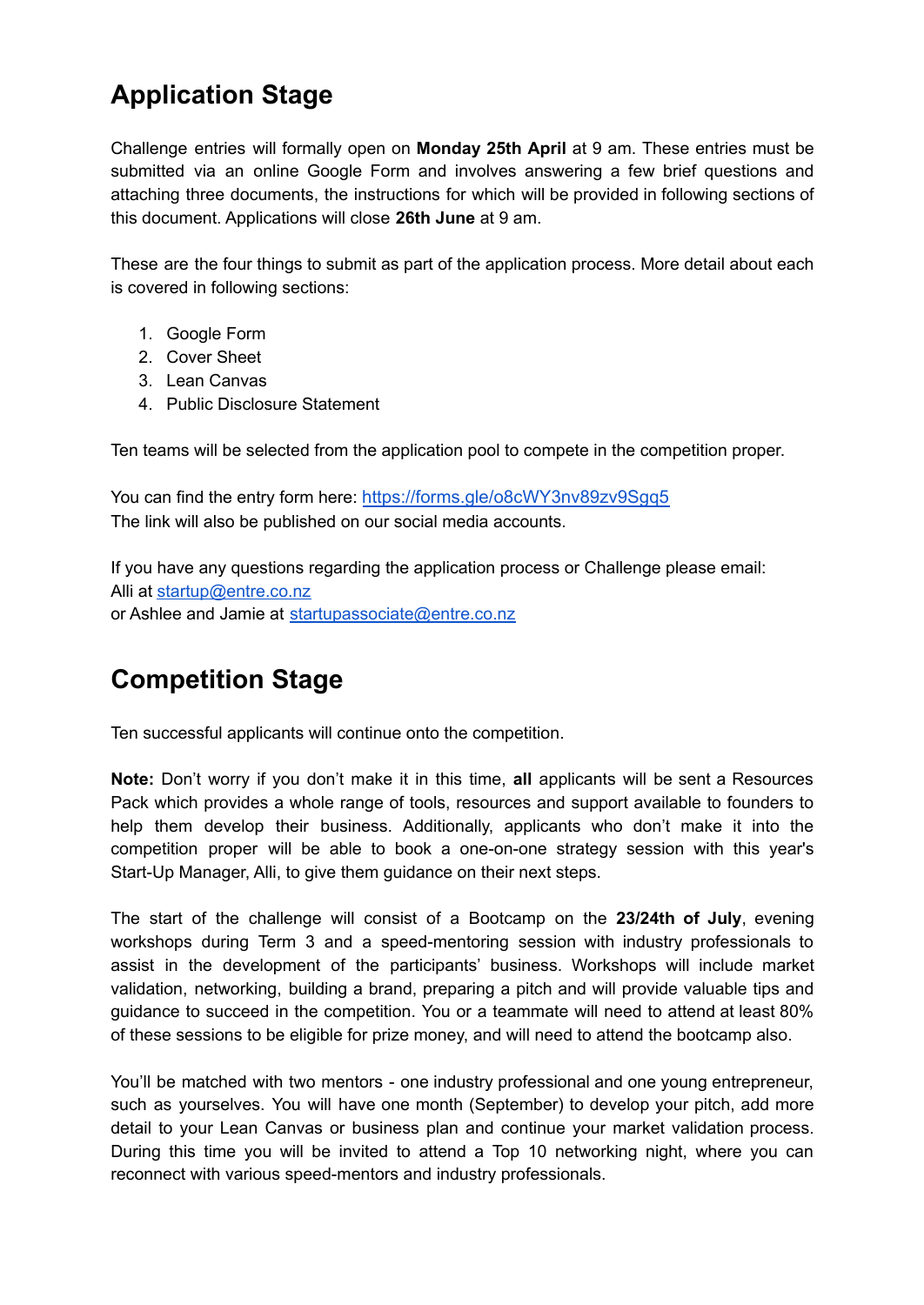Competitors will add more detail to their Lean Canvas (see 'Lean Canvas' below), or your business plan, as the competition progresses, and develop your three-minute business pitch. Competitors will be able to demonstrate the progress you have made on your business since the Qualifying Round. Following the three-minute pitch will be a brief question and answer session, where you will demonstrate your knowledge of your business to the judges.

There will be a practice pitch on September 26th and you can use the feedback provided to refine your pitch and present it again on October 5th for the judges to decide the winners.

Competitors will also have the chance to film a 30-second video which will be posted on social media to win over the people and qualify for the highly coveted People's Choice Award.

The Challenge winners will be announced at our Annual Awards on the night of October 13th. Prizes will be distributed in accordance with the Rules and Guidelines. This event is a very special celebration of your achievements and to wrap up the year. It is sure to be an absolute highlight of the competition.

For the full list of key dates, see 'Key Dates' below.

## **Key Dates**

|                                    | <b>April 25</b> Applications Open at 9 am                                                               |  |  |
|------------------------------------|---------------------------------------------------------------------------------------------------------|--|--|
| 3                                  | <b>April 25 - June</b> Start-up Manager and Associates available to<br>answer any questions about entry |  |  |
|                                    | <b>June 26</b> Applications Close at 9 am                                                               |  |  |
|                                    | <b>Top 10 Applicants Announced</b>                                                                      |  |  |
|                                    | <b>July 23 &amp; 24</b> Bootcamp for Top 10                                                             |  |  |
|                                    | <b>July 25</b> Speed Mentoring                                                                          |  |  |
|                                    | <b>July 29</b> Mix and Mingle                                                                           |  |  |
|                                    | <b>August 1</b> Paired With Mentors                                                                     |  |  |
| <b>September 26</b> Practice Pitch |                                                                                                         |  |  |
|                                    | <b>September 28</b> Practice Pitch Feedback                                                             |  |  |
|                                    | <b>September 30 Networking Event</b>                                                                    |  |  |
|                                    | <b>October 5</b> Final Pitch                                                                            |  |  |
|                                    | <b>October 13</b> Annual Awards Night                                                                   |  |  |
|                                    |                                                                                                         |  |  |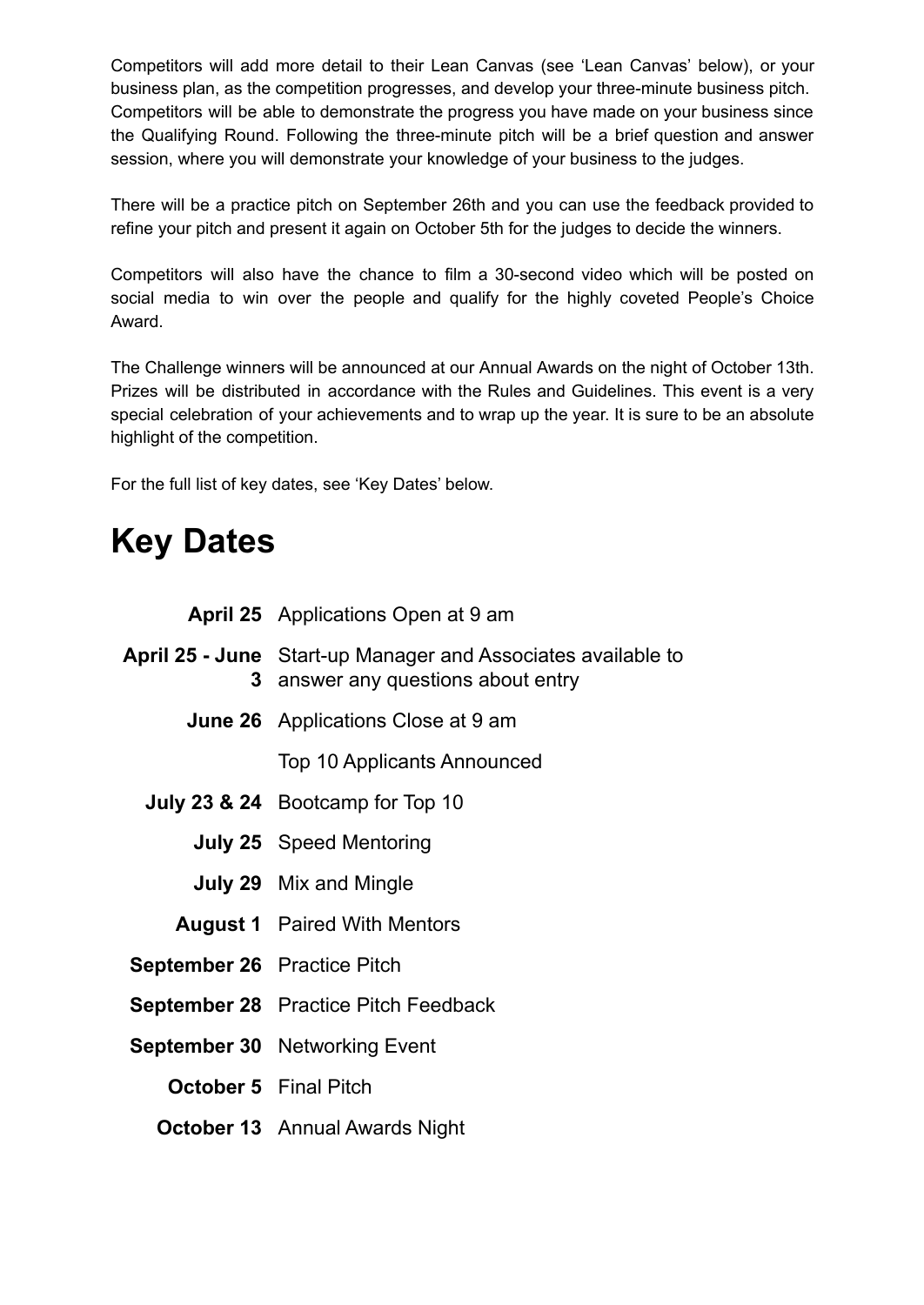**Note:** These dates are subject to change at the discretion of the entré Organising Committee. Reasonable notice will be given to Competitors of any change to these dates.

### **Application Contents**

### **1. The Google Form**

Please complete the Google Form application and upload the following documents (Cover Sheet, Lean Canvas, Public Disclosure Statement) to your submission.

The Google Form can be found here: <https://forms.gle/xZEDq53E4FUDpuKcA>

## **2. Cover Sheet**

Please fill out the cover sheet attached to the end of this pack. You will need to print it, complete it, and then scan it back. It can then be uploaded as part of your Google Form submission.

**Note:** You will need each of your team members, if applicable, to sign the cover sheet. The first person to list their name on the cover sheet will be the nominated 'Lead Competitor' through which communications between and entré the Team will be via.

## **3. Create a short video about what you want to get out of the competition**

This doesn't need to be long, and preferably under a minute per team member. Just tell us what made you sign up and what you'd want to get out of it. This is your chance to show you're passionate about your idea and make an impression on those doing the selection process.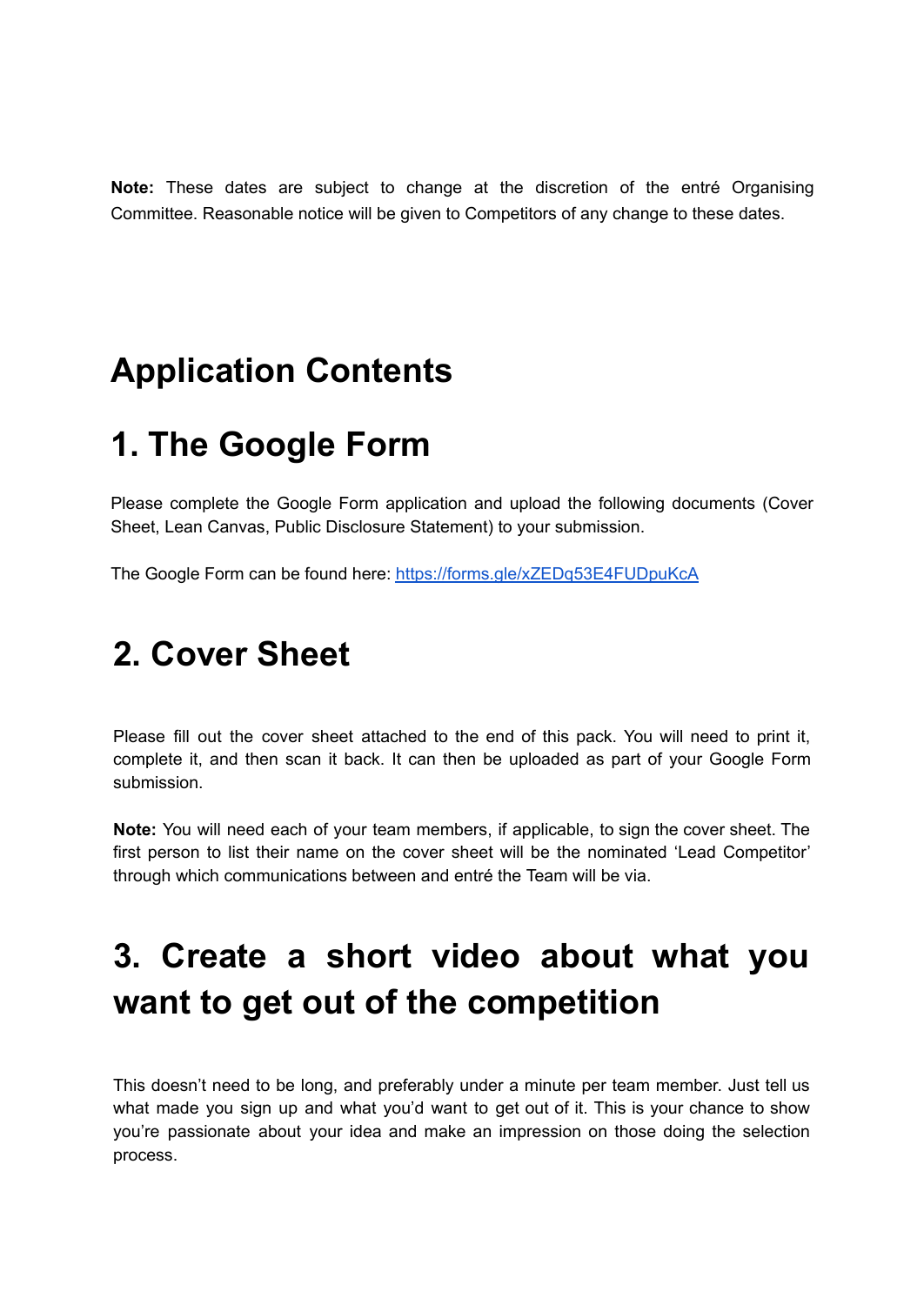## **Frequently Asked Questions**

#### **What is the benefit of participating in a competition like The entré Enterprise Launch Challenge 2022?**

The entré Enterprise Launch Challenge provides entrants with the knowledge, business contacts and financial support to take their innovative ideas to the next level – making their business a reality. These three things are incredibly hard to achieve on your own and entré will make them easily accessible through the professional development and mentoring programme. Not only that but you will be given the chance to meet new, like-minded people and create networks which you may never have come across otherwise. It is great fun hanging out with innovative and passionate individuals.

#### **Will my Intellectual Property (IP) be protected?**

Your IP is definitely protected! Entré will not take your IP  $-$  that is not the point of the competition. Entré exists to provide a forum to express your IP without losing control of it.

#### **Who will see my entry?**

The entré CEO, the Start-Up Manager and Associate and select professionals affiliated with entré. These people will have legal obligations not to disclose the information contained within your application. All parties sign legally binding Non-Disclosure Agreements.

#### **Who owns the IP of your idea?**

In short, yourself or your team. Entré follows the University of Canterbury regulations regarding Intellectual Property. Please visit: http://www.canterbury.ac.nz/ucpolicy/index.aspx

#### **Must I be a student at the University of Canterbury, Ara or Lincoln?**

Yes, in order to be eligible for this competition you must be a student at one of these institutions. Teams may contain students from a mix of institutes.

#### **Does the idea have to be an "invention"?**

Business success can come from any idea. It may be process improvement or a better way of doing something that people have not thought of. The idea can be serviced based like a website or communications service, or even a software as a service (SaaS). You may also like to pursue a non-for-profit charity concept.

#### **If I enter the entré Enterprise Launch Challenge, can I enter the other entré challenges as well?**

Yes, in fact, we encourage it!

#### **Can I enter the competition as an individual?**

Yes, however it may be in your best interest to find a team to spread the workload. Team members can be added during the competition, but must be proposed in writing to the Enterprise Launch Challenge Manager. We encourage both individuals or teams.

#### **Can I enter more than once?**

Developing a business is no small task, and a lot of dedication is required. For this reason, there is a limit of **ONE** application per person, whether that be as an individual competitor or part of a team. We promise we are doing this in your best interest, as nobody wants to see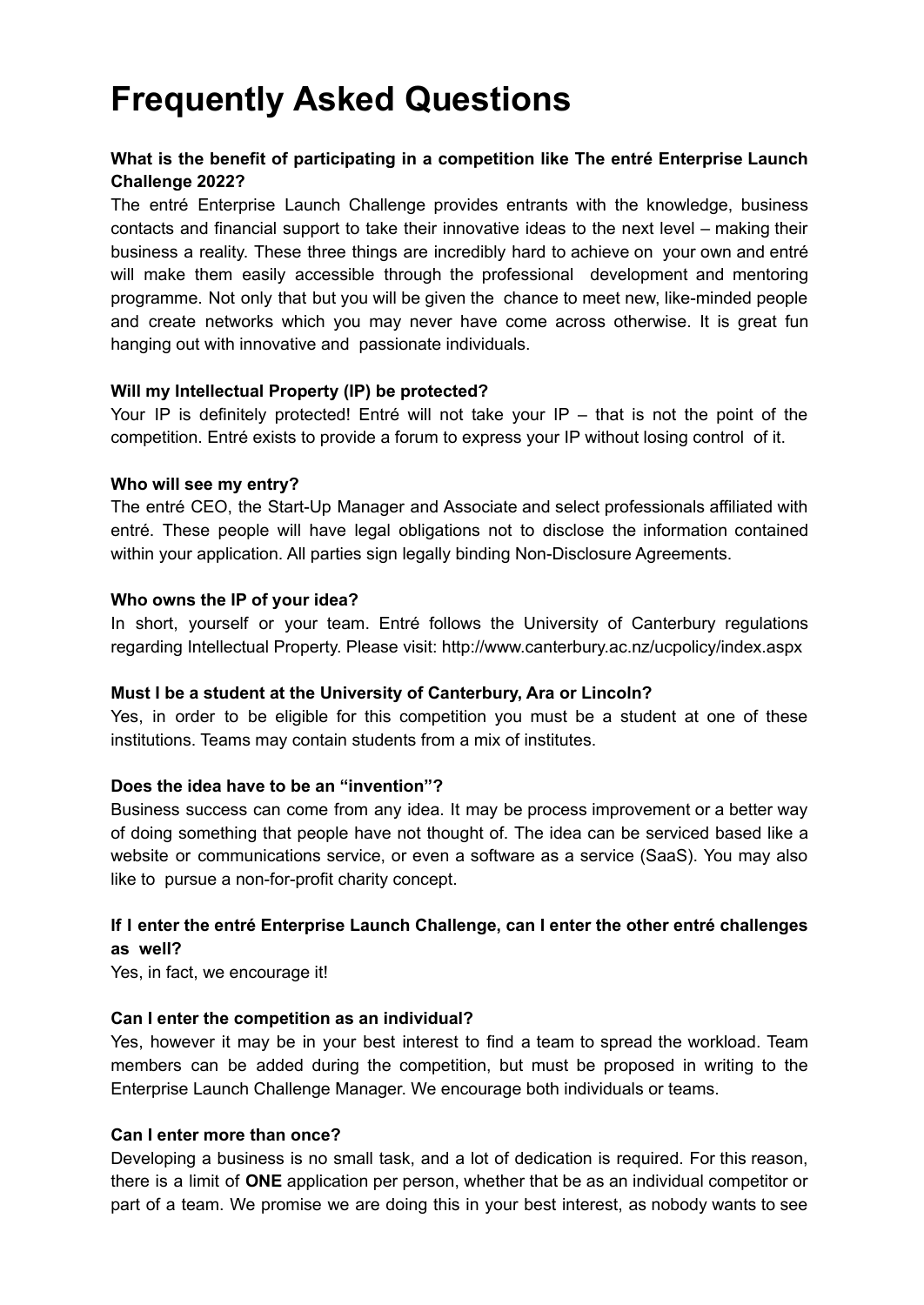you having a stressful and overwhelming experience trying to juggle two business ideas and prepare two 3-minute pitches.

#### **How long does the competition run for?**

The entré Enterprise Launch Challenge proper runs from July until October. Applications for the competition open on Monday 17th May and close Friday 6th June. Commitment is required if/once you are announced as a top 10 team member on June 10th. All workshops, mentoring sessions, and other Start-Up challenge events are considered compulsory unless a valid reason is given, and 80% attendance is required to be eligible for prize money. These will run until October.

#### **What level of commitment is required to compete?**

You get out what you put in. Those competitors who really dedicate the time to developing their business, writing a detailed Lean Canvas and business plan, and preparing a killer pitch, will be the most likely to reap the rewards. Judges are looking to see how much progress you have made between the qualifying and final pitch round. The great thing is, though, that the more passionate and excited you are about your idea, the more motivated you will be to put the work in!

#### **How many hours of my week will the Competition take up?**

This will fluctuate, but you should have no more than two hours of contact time each week throughout the competition (not including term break) and then the rest is up to you how many hours you want to put into it outside of this. It is likely that you will require at least an extra two per week to work on your Lean Canvas and prepare and practice your pitch.

#### **I don't really know much about entrepreneurship, or if I have what it takes to be an entrepreneur - does this matter?**

Not at all! Come as you are. In fact, we get a large number of product design, science and students from all various degrees apply, not just commerce students. The competition is designed to develop your entrepreneurial capabilities and business skills. We have an awesome executive team as well as supporters who are here to help and support your aspirations and growth.

## **The entré Enterprise Launch**